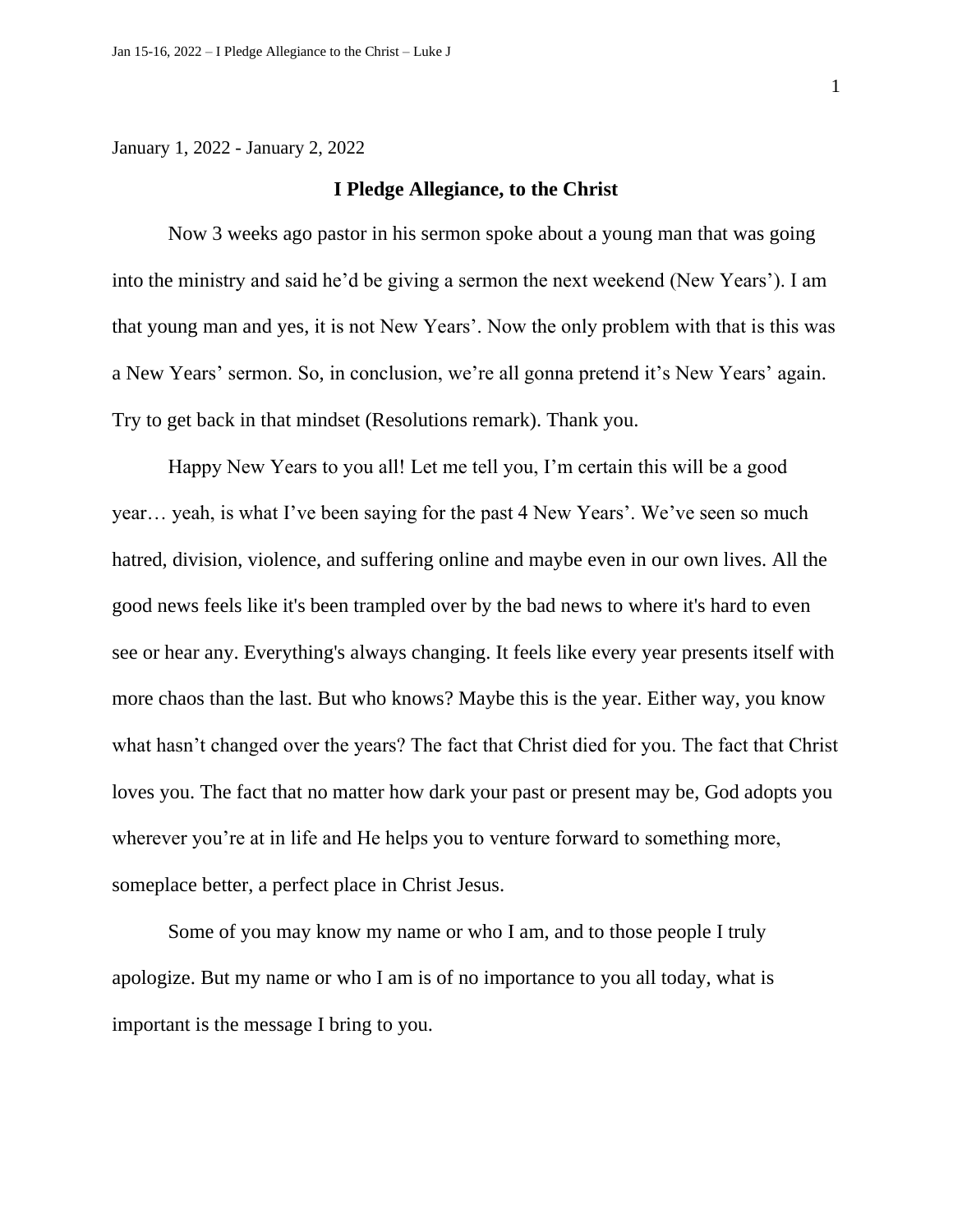Last week (3 weeks) if you attended service, you'll remember Pastor saying and I quote "Having a critical spirit is just the opposite of compassion". These words cannot be more true. Now this is no excuse to be cookie-cutter and dial down truth to where it can no longer be comprehended so you don't offend anyone. What it means is that a spirit that is only critical is of no help to anyone. Truthfully critiquing is only part of the equation. Iron sharpens iron, and one man sharpens another. Right? First we must be sure that these critiques are valid, and proven to be true. Then we are called to speak the truth in love!

Paul speaks about this in Ephesians 4:15 saying we are to be "speaking the truth in love, we are to grow up in all aspects into Him who is the head, that is, Christ." God loves us but He does not approve of our sin; love does not require approval. That is a false new age belief; get that out of your head! Paul talks about the unity of the Church and how Christ has given us the apostles, the prophets, the evangelists, and the pastors and teachers whose responsibility is to equip God's people to do His work and build up the Church, the body of Christ. I feel that's why I've come to preach to you today.

## **Teaching:**

My sermon title today is "I Pledge Allegiance, to the Christ". What does it mean to pledge allegiance? What comes to mind when you hear the word "allegiance"? Maybe loyalty? Obedience? Sacrifice? Trust? All of these are fair descriptors of allegiance that we can use to define it, but how does allegiance to Christ play out? What does it look like? How do you know you are being truthful to your pledge of allegiance to Christ Jesus?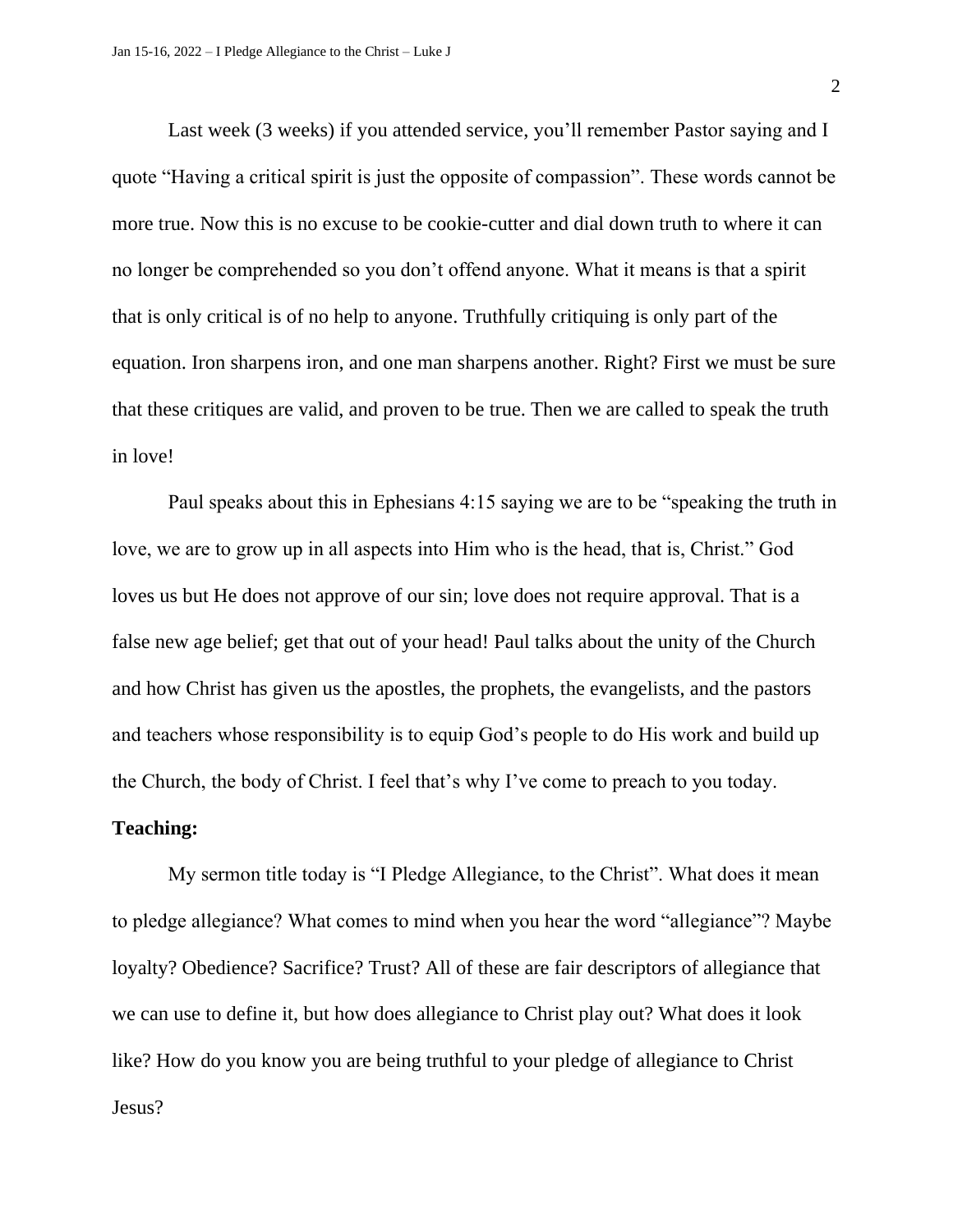Well, let's look where not enough people today look for answers shall we? In your Bible if you open up to Matthew Chapter 5, you'll see Jesus just being Jesus and giving the greatest sermon anyone in history has ever preached. Known as the "Sermon on the Mount". If we fast forward a bit to Chapter 7, we'll see Jesus finishing His sermon. Verse 15-20 will be our main focus.

Jesus here is warning us about false prophets. But why? Well, if you look at the passage above, you'll see Jesus talking about a narrow gate that we should pass through. Now if you read The Gospel According to John (which I'm sure all of you have right?) you'll realize Jesus here is talking about Himself, that's why the gate is narrow because there is no other way to enter the kingdom of Heaven except through Him. Ah. How are we to find and navigate this narrow path? Well surely we would look to the messengers of God to guide us.

Now knowing this, let's read verses 15-20. "Beware of false prophets, who come to you in sheep's clothing but inwardly are ravenous wolves. You will recognize them by their fruits. Are grapes gathered from thornbushes, or figs from thistles? So, every healthy tree bears good fruit, but the diseased tree bears bad fruit. A healthy tree cannot bear bad fruit, nor can a diseased tree bear good fruit. Every tree that does not bear good fruit is cut down and thrown into the fire. Thus you will recognize them by their fruits."

By their fruits. So why do I bring up prophets to get a key factor of allegiance? Because of Isaiah! If you read the book of Isaiah you'll see God confirmed that Isaiah was indeed a true prophet and when we read Isaiah 45:23 he writes "To Me (referring to God) every knee shall bow, every tongue shall swear allegiance". Isaiah being a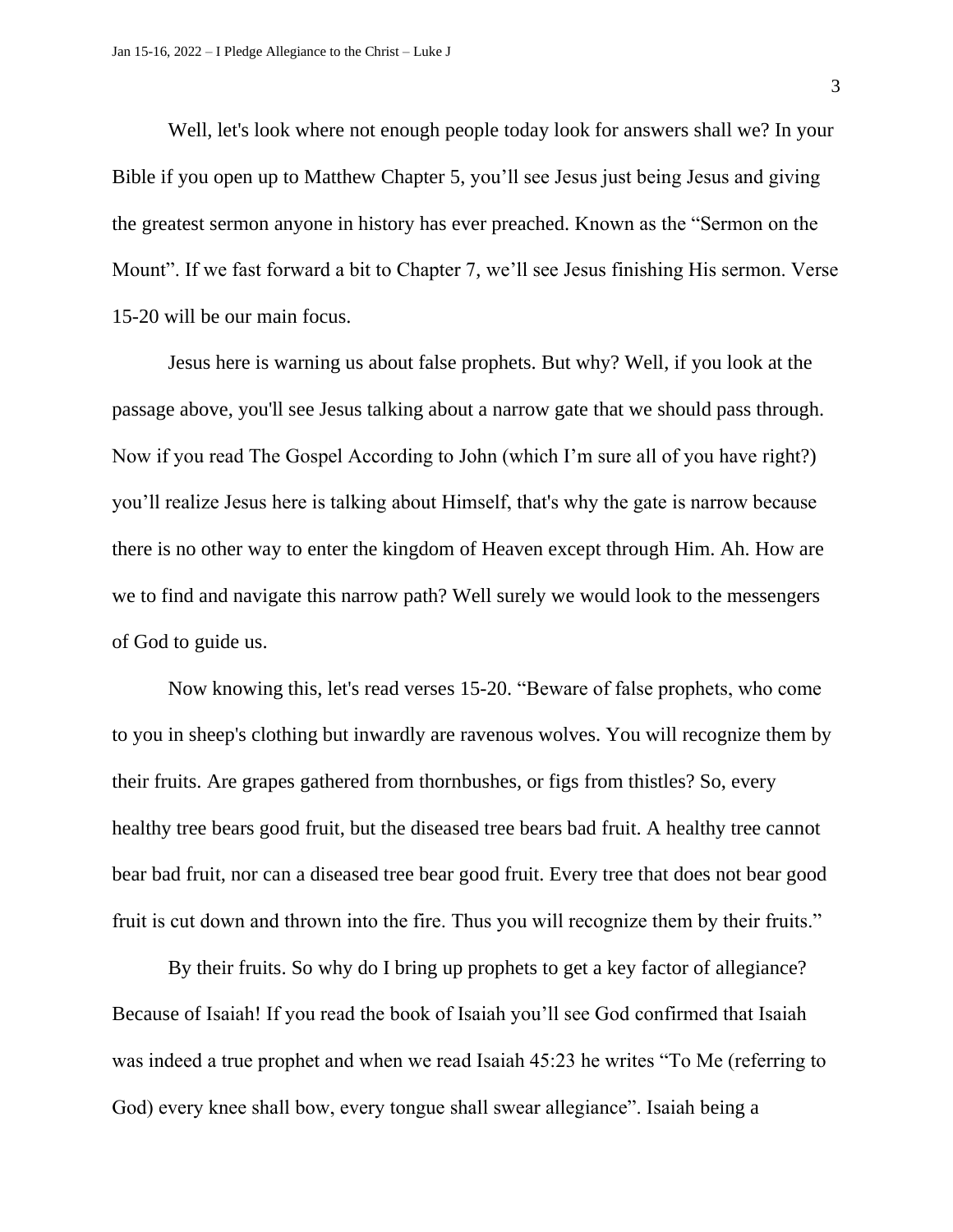confirmed true prophet of the Lord most definitely pledged his allegiance to Christ. Jesus (God) states that "prophets" that do not produce good fruit are actually false and will be thrown into the fire. So it seems a key factor for true allegiance, is a person's fruit.

Now there is another place in the Bible where Jesus talks about our fruit. In John 15:5-11, Jesus tells us "I am the vine, you are the branches; the one who remains in Me, and I in him bears much fruit, for apart from Me you can do nothing. If anyone does not remain in Me, he is thrown away like a branch and dries up; and they gather them and throw them into the fire, and they are burned. If you remain in Me, and My words remain in you, ask whatever you wish, and it will be done for you. My Father is glorified by this, that you bear much fruit, and so prove to be My disciples. Just as the Father has loved Me, I also have loved you; remain in My love. If you keep My commandments, you will remain in My love; just as I have kept My Father's commandments and remain in His love. These things I have spoken to you so that My joy may be in you, and that your joy may be made full." Okay, so from this we see that good fruit we produce is because we are connected to the vine that is Christ Jesus. It is faith in Jesus that we are connected to Him, are crucified on the cross with Him, and bestowed His righteousness (by Him). Now we see that in order to have good fruit we must have faith in Christ Jesus, making faith a key factor in allegiance.

Now faith and fruits. That's consciousness and actions. That's the core of being. So what does allegiance to Christ look like? True allegiance to Christ is when our faith in Jesus Christ works in us so that we bear good fruit. That's what it looks like. Jesus + Faith  $=$  Salvation  $+$  Good Fruit.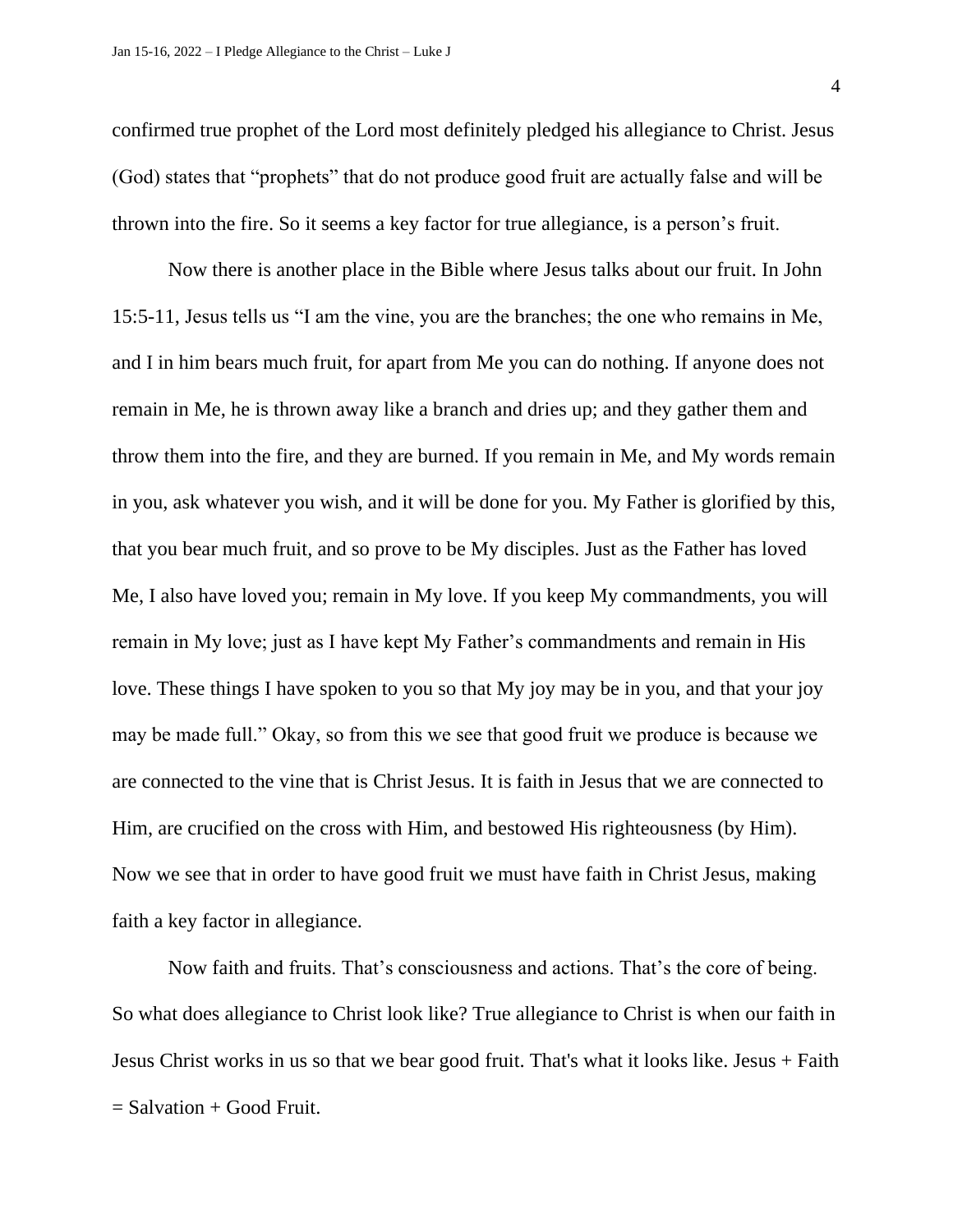Now if anything I need you to remember this, this is something that is part of our core beliefs in this church. This has been debated for a long, long time, before any of us. Your works are not the root of your salvation, they are the fruit of your salvation. You are saved by grace through faith. The thief on the cross when he responded in faith to the message of salvation was taken into paradise that very day. Good works are a result of genuine faith. Works are not required to be saved, but they are an indicator of a living or a dead faith. (And if you know the book of James, you do NOT want a dead faith)

Now earlier I know I said all dumbly "But my name or who I am is of no importance to you all today, what is important is the message I bring to you." Well, now that is true. But I'm in the message so you're learning a little bit about me either way.

Being serious I am not the main character in this story, and it does not revolve around me; please don't get that confused. I would like to share a short testimony about my friend's conversion and how I was a witness to it.

My friend and I, in the year of his conversion, had known each other for about a decade. We had only liked each other for about 5-6 years. God had this happen in a very weird way. Junior High. We were involved in the same friend group (so not really friends yet) and some of the guys in the group were making fun of me and one of my family members. So in the hallway I had gone up to this one individual and shoved him into the locker telling him if he speaks on that one family member again, I'll be kicking his butt and repenting later. My "friend" saw this and he ran up and hit me in the back of the head with his binder into the locker. Now my friend didn't do much homework so you better trust that binder was THICK. It hurt bad. I got up and continued to chokeslam him as you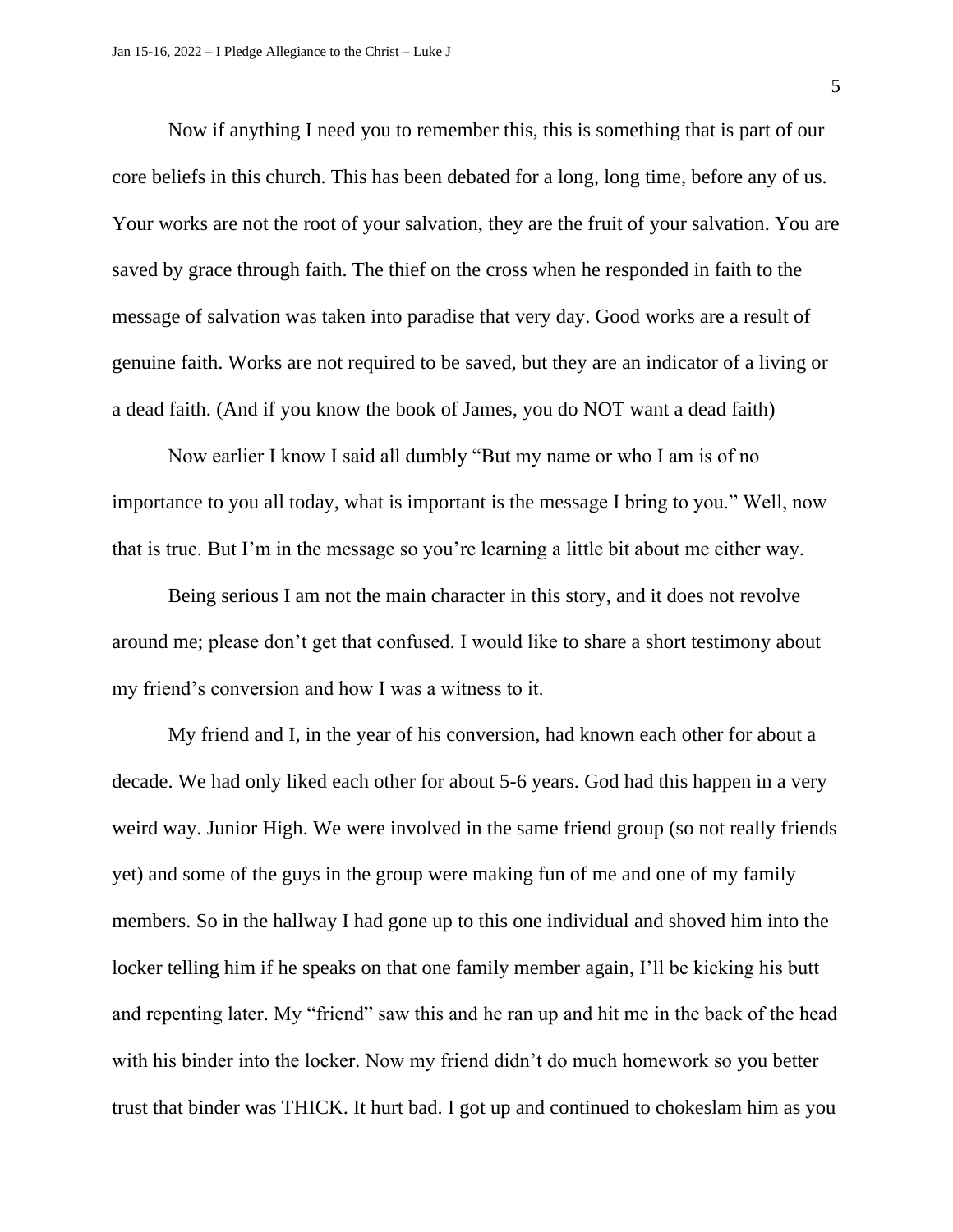6

would see in WWE. The bell rang for class and then it was just me and him in the hall. I reached out my hand and he grabbed it and I picked him up. We apologized, went to class, didn't speak again till high school. Boys will be boys I guess. In High school, we had the same classes so we talked because we knew each other and a bond formed. Junior year is when I started trying to have deeper conversations with him. I asked questions like "Do you believe in God?" His response was always I believe there's more than what we see, but I'm not sure. In other words, agnostic. He didn't know if God did or didn't exist. Now in my junior year of high school, I went on a mission trip that completely broke me in the best way possible. Completely changed my perspective and life. When I got home I was pumped. I was gonna go and spread that gospel and get closer to Christ than I ever have before! Then I got distracted for a year because I started dating a girl from the mission trip. Fast forward. My friend out of high school was struggling terribly. He suffered from grief over loved ones, breaking down of relationships, just trying to cope. Now at this point I had had it! I realized there was nothing I could do besides share the gospel with him. I put him in the car and brought him here to Josiah. Josiah and I collectively worked with him for about a year straight. Long hours, an excruciating amount of questions, and my little amount of patience. Every week we'd come here to meet and talk. I showed him Jesus as he already knew him (please remember this and use this yourselves). Jesus calls himself the way, the truth, and the life. I used that to our advantage. He believed specific morals were objective so there was a right way to live, he believed there was such a thing as truth, and he believed there was more to life than just what we see. In some way he already knew Jesus. It was just time for him to officially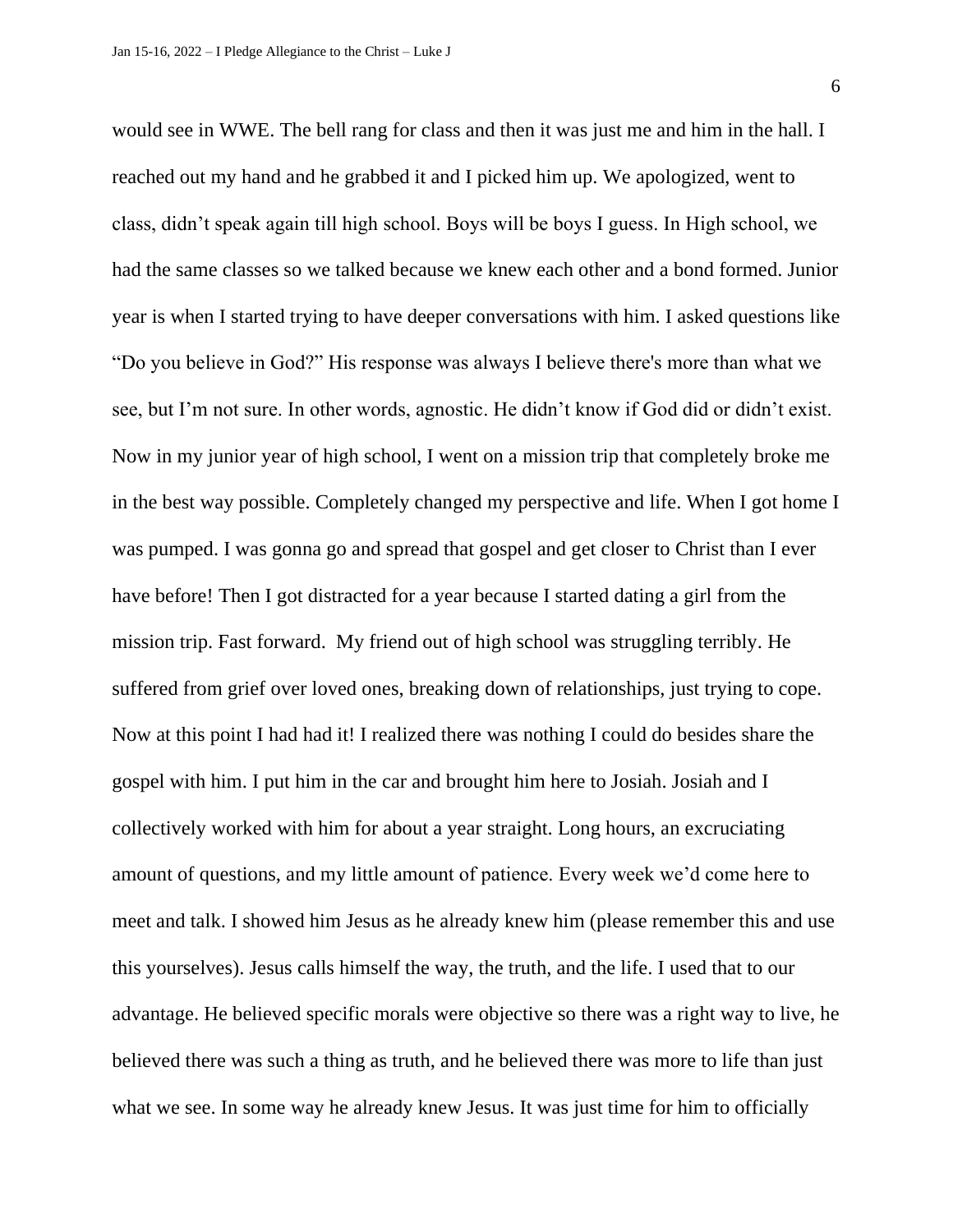meet Him. He said he was wanting to learn who this Jesus person was. Then the day happened, where I knew he was close. We had left Josiah's office and we were heading out. I stopped and told him "hey, I'm gonna go pray in the sanctuary. You're more than welcome to come in and just sit down till I'm done or you can go to the car." I went into the sanctuary, kneeled on the altar steps, and I prayed to God saying "Lord I know he's so close, I can feel it, please Lord, I know you, and I know you won't miss this opportunity to reveal yourself to him and adopt him into your family." I opened my eyes and I was frozen by the glory of God. My friend was kneeling right next to me on the altar steps. Eyes closed, hands put together, praying. He was not yet a Christian. But Christ was with him. It was only a matter of weeks till he converted and was baptized.

This my brothers and sisters was a successful conversion. He pledged his allegiance to Christ and rejected the enemy. One inspiration he always tells me was that he was jealous of my faith. He was jealous of my relationship with God. My friends, don't you see that your proclamation of and allegiance to Jesus Christ can shake an unbeliever's heart?

Now, notice what was not in my friend's conversion story. Me shoving the Bible down my friend's throat. Don't you see that people who do not believe do not hold the book as an authority? Excuse me for my tone but I get very passionate about this topic. I've never seen so many people hurt wrongly by people in the Church who are supposed to spread truth in love. It is as if some of us have regressed to the false notion of the Jewish people in the Old Testament thinking they were superior to everyone else. Hear me when I say this, WE CANNOT BOAST ABOUT A FREE GIFT GIVEN TO US BY

7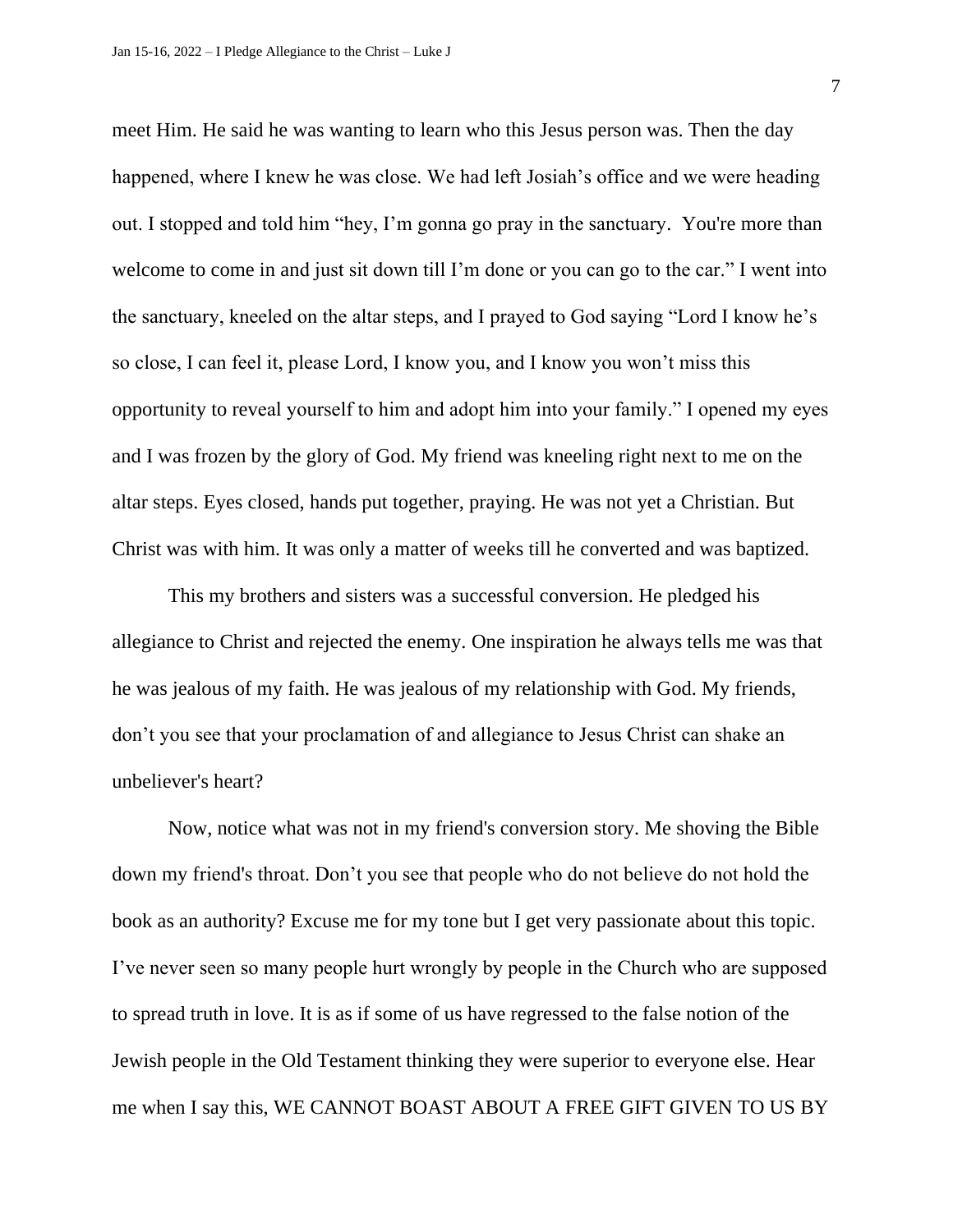CHRIST. We should be HUMBLED by this and yet some of us still prop ourselves up to be superior to everyone else. It's ridiculous and it's unbiblical. Hear me and hear me clearly, 99% of the time the only two persons you should ever shove a bible in the face of is 1) the devil when he's talking to you, and 2) the person in the mirror when they start listening. Why do we see the speck that is in our brother's eye, but do not notice the log that is in our own eye? Or how can we say to our brother, 'Let me take the speck out of your eye,' when there is a log in our own eye? Us hypocrites, we need to first take the log out of our own eye and then we will see clearly to take the speck out of our brother's eye. I messed up along the way but whenever Josiah and I were making ground with my friend, it was by speaking truth in love. Not by ridiculing and having a superiority complex. Not by speaking in a critical spirit that lacks compassion.

\*Story about me and my Father\*

My brothers and sisters, go read the word of God. You will know if I am speaking to you or not by the conviction of the Holy Spirit. If you truly believe in the God that made all of this, why don't you read His word? Please don't think I am speaking down on you. I ask myself this same question.

We have a chance in this new year to make the world a better place, starting with ourselves. Set up a plan to read the Bible, or maybe just the New Testament, or maybe just a gospel. Read something! This new year, don't be afraid to show love to others, don't be afraid to spread the gospel, don't be afraid to pray in public, don't be afraid of the lies satan feeds you, don't be afraid of those who can't kill your soul, and DON'T be afraid to be honest with God (hint hint he already knows so you might as well tell him).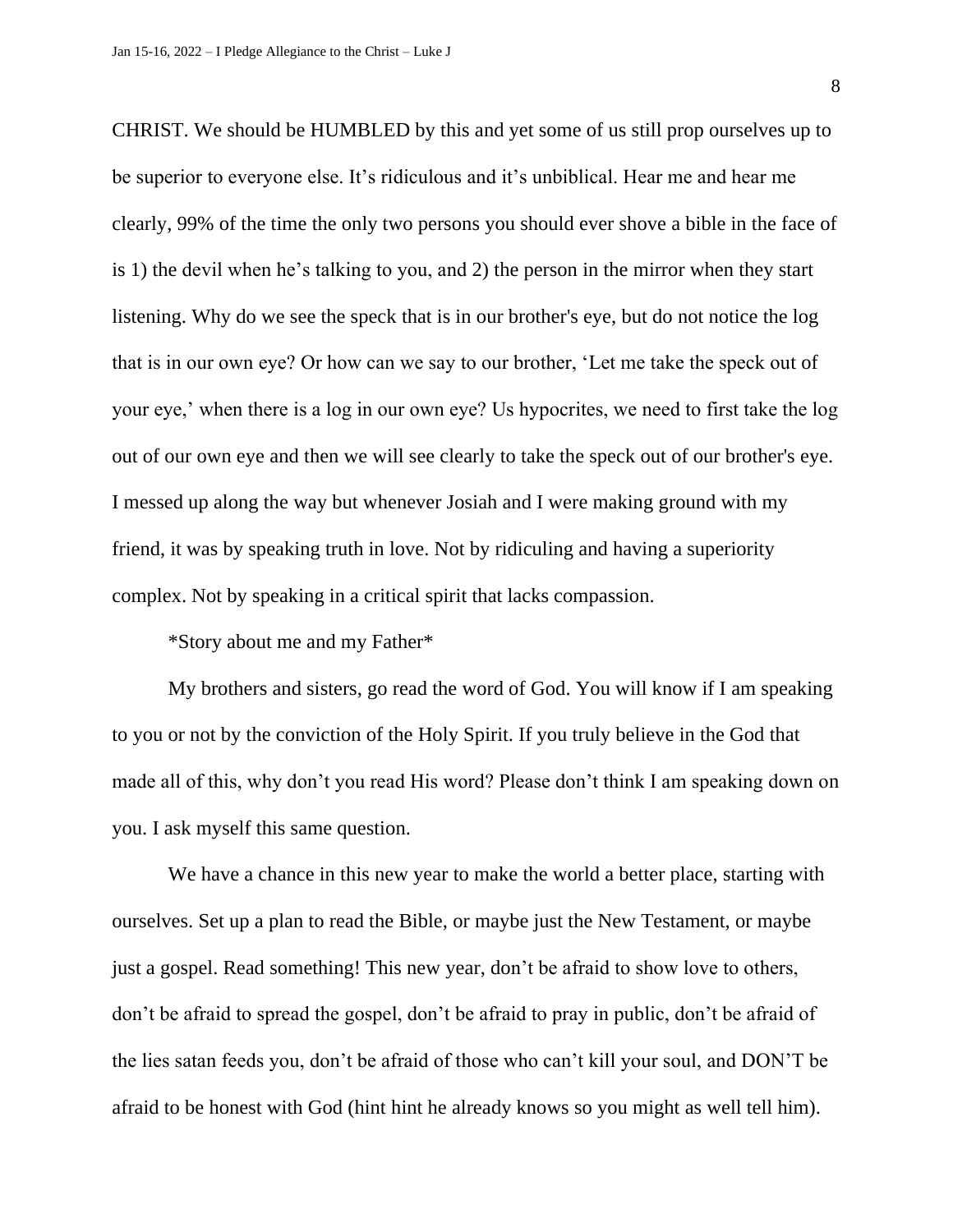Pledge your allegiance to Christ, pray without ceasing that you may bear good fruit and water seeds Jesus has planted in others. Analyze yourself and be willing to cut off the branches that bear bad fruit. Don't exalt yourself saying "God, don't worry I got this, you can function over here, but this is mine." God is not a tool. Don't believe in a convenient Jesus who just happens to think the same way as you. Don't put God in a display case written on it "break in case of emergency". Pledge your allegiance to Him and seek Him always. Pastor recently has made it known and wants it to be very clear that God sees us as saints, that's how Paul wrote his letters he'd write "To the saints…" and I am here to tell you let's start acting as such.

My dear brothers and sisters, my friends, my family. These last few years have been pretty rough, but please don't give up hope. For even though it may be a new year, do you know **who** hasn't changed? The author of Hebrews does.

Hebrews 13:8-16 "Jesus Christ is the same yesterday, today, and forever. So do not be attracted by strange, new ideas. Your strength comes from God's grace, not from rules about food, which don't help those who follow them. We have an altar from which the priests in the Tabernacle have no right to eat. Under the old system, the high priest brought the blood of animals into the Holy Place as a sacrifice for sin, and the bodies of the animals were burned outside the camp. So also Jesus suffered and died outside the city gates to make his people holy by means of his own blood. So let us go out to him, outside the camp, and bear the disgrace he bore (let's not just go to church, let's BE THE